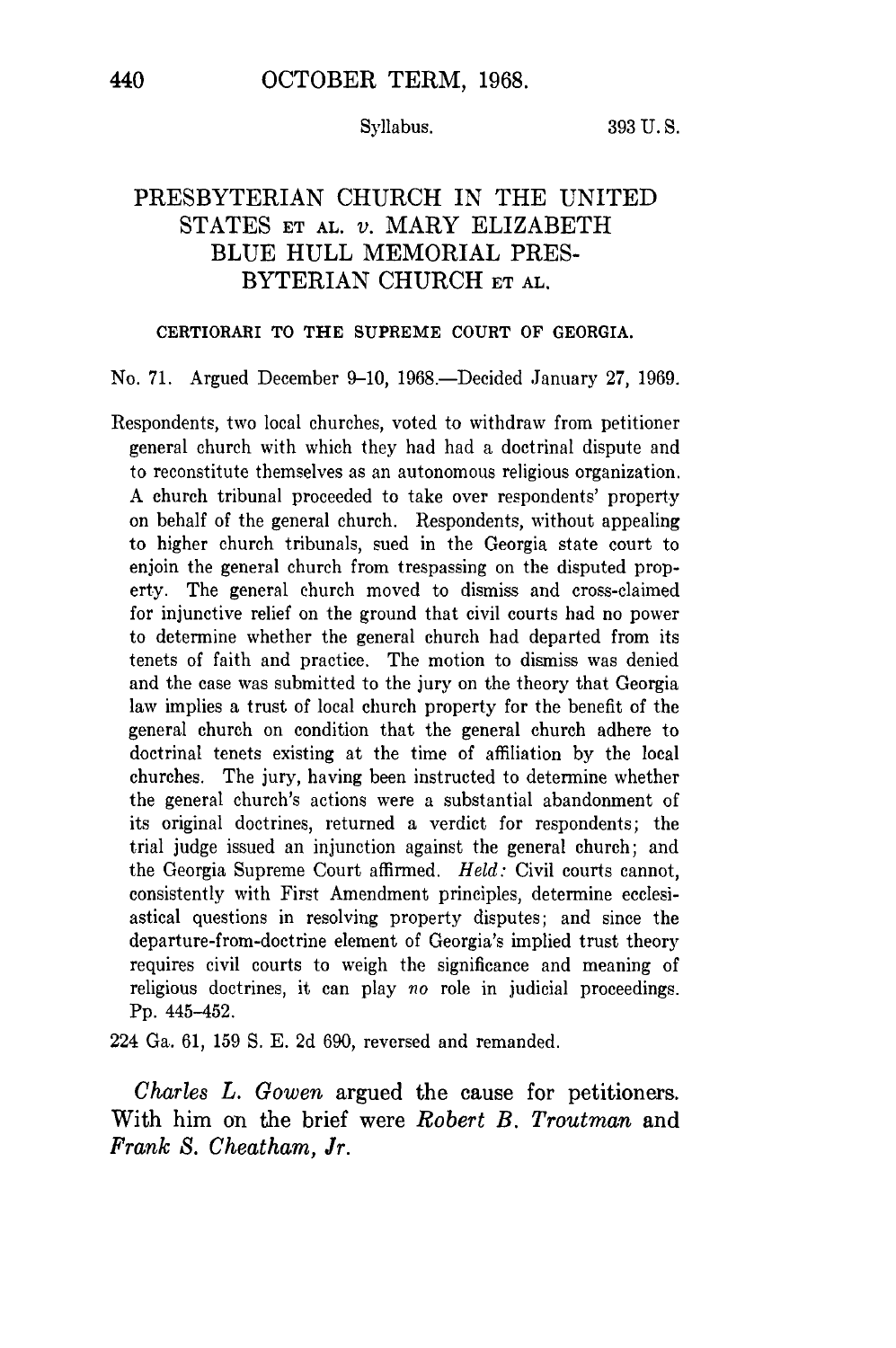*Owen H. Page* argued the cause for respondents and filed a brief for respondents Eastern Heights Presbyterian Church et al. *Richard T. Cowan, Frank B. Zeigler,* and *James Edward McAleer* filed a brief for respondent Mary Elizabeth Blue Hull Memorial Presbyterian Church.

Briefs of *amici curiae,* urging reversal, were filed by *George Wilson McKeag* for Thompson, Stated Clerk of the General Assembly of the United Presbyterian Church in the United States et al., and by *Jackson A. Dykman* and *Harry G. Hill, Jr.,* for the Right Rev. John E. Hines, Presiding Bishop of the Protestant Episcopal Church in the United States.

Briefs of *amici curiae,* urging affirmance, were filed by *William J. McLeod, Jr.,* and *W. J. Williamson, pro se,* for Williamson, Secretary of Concerned Presbyterians, Inc., and by *Alfred J. Schweppe* for Laurelhurst United Presbyterian Church, Inc., et al.

MR. **JUSTICE BRENNAN** delivered the opinion of the Court.

This is a church property dispute which arose when two local churches withdrew from a hierarchical general church organization. Under Georgia law the right to the property previously used **by** the local churches was made to turn on a civil court jury decision as to whether the general church abandoned or departed from the tenets of faith and practice it held at the time the local churches affiliated with it. The question presented is whether the restraints of the First Amendment, as applied to the States through the Fourteenth Amendment, permit a civil court to award church property on the basis of the interpretation and significance the civil court assigns to aspects of church doctrine.

Petitioner, Presbyterian Church in the United States, is an association of local Presbyterian churches governed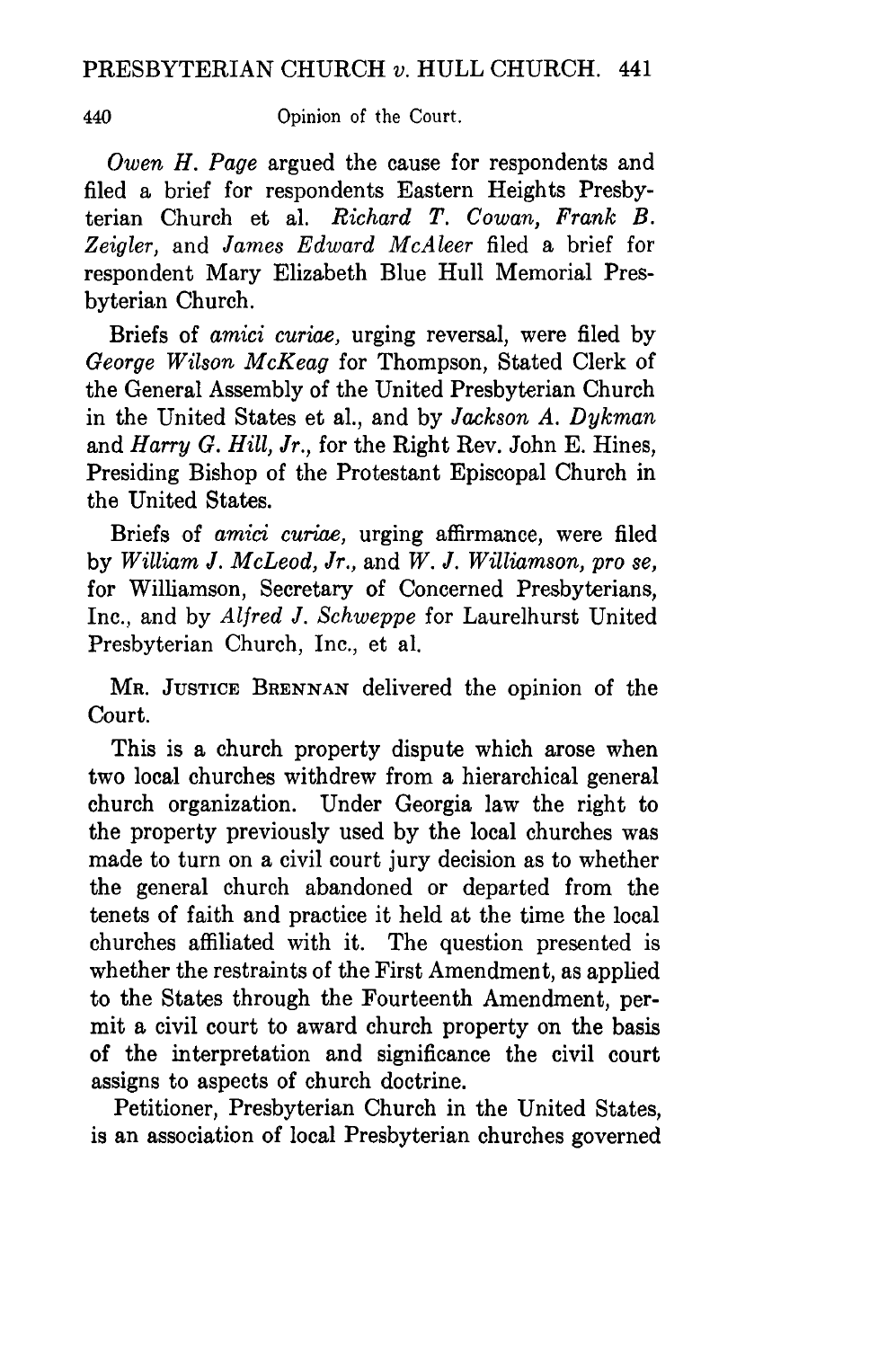by a hierarchical structure of tribunals which consists of, in ascending order, (1) the Church Session, composed of the elders of the local church; (2) the Presbytery, composed of several churches in a geographical area; (3) the Synod, generally composed of all Presbyteries within a State; and (4) the General Assembly, the highest governing body.

A dispute arose between petitioner, the general church, and two local churches in Savannah, Georgia-the respondents, Hull Memorial Presbyterian Church and Eastern Heights Presbyterian Church-over control of the properties used until then by the local churches. In 1966, the membership of the local churches, in the belief that certain actions and pronouncements of the general church were violations of that organization's constitution and departures from the doctrine and practice in force at the time of affiliation,<sup>1</sup> voted to withdraw from the general church and to reconstitute the local churches as an autonomous Presbyterian organization. The ministers of the two churches renounced the general church's

<sup>1</sup> The opinion of the Supreme Court of Georgia summarizes the claimed violations and departures from petitioner's original tenets of faith and practice as including the following: "ordaining of women as ministers and ruling elders, making pronouncements and recommendations concerning civil, economic, social and political matters, giving support to the removal of Bible reading and prayers by children in the public schools, adopting certain Sunday School literature and teaching neo-orthodoxy alien to the Confession of Faith and Catechisms, as originally adopted by the general church, and causing all members to remain in the National Council of Churches of Christ and willingly accepting its leadership which advocated named practices, such as the subverting of parental authority, civil disobedience and intermeddling in civil affairs"; also "that the general church has **. . .** made pronouncements in matters involving international issues such as the Vietnam conflict and has disseminated publications denying the Holy Trinity and violating the moral and ethical standards of the faith." 224 Ga. 61, 62-63, 159 **S. E.** 2d 690, 692 (1968).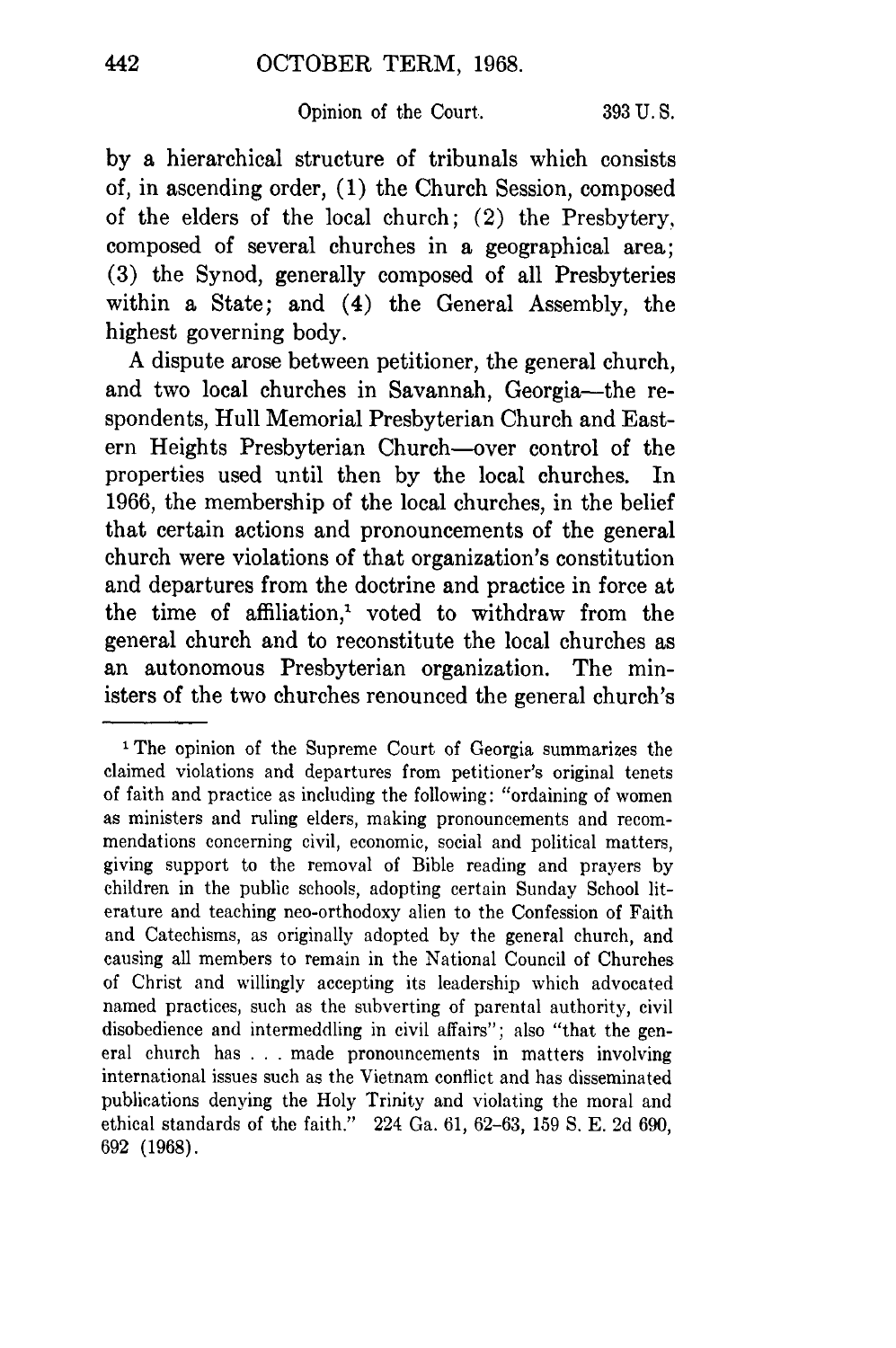jurisdiction and authority over them, as did all but two of the ruling elders. In response, the general church, through the Presbytery of Savannah, established an Administrative Commission to seek a conciliation. The dissident local churchmen remained steadfast; consequently, the Commission acknowledged the withdrawal of the local leadership and proceeded to take over the local churches' property on behalf of the general church until new local leadership could be appointed.

The local churchmen made no effort to appeal the Commission's action to higher church tribunals-the Synod of Georgia or the General Assembly. Instead, the churches filed separate suits in the Superior Court of Chatham County to enjoin the general church from trespassing on the disputed property, title to which was in the local churches. The cases were consolidated for trial. The general church moved to dismiss the actions and cross-claimed for injunctive relief in its own behalf on the ground that civil courts were without power to determine whether the general church had departed from its tenets of faith and practice. The motion to dismiss was denied, and the case was submitted to the jury on the theory that Georgia law implies a trust of local church property for the benefit of the general church on the sole condition that the general church adhere to its tenets of faith and practice existing at the time of affiliation by the local churches.' Thus, the jury was instructed to determine whether the actions of the general church "amount to a fundamental or substantial abandonment of the original tenets and doctrines of the [general

**<sup>2</sup>**This theory derives from principles fashioned by English courts. See, *e. g., Craigdallie v. Aikman,* 1 Dow 1, 3 Eng. Rep. 601 (H. L. 1813) (Scot.); *Attorney General ex rel. Mander v. Pearson,* 3 Mer. 353, 36 Eng. Rep. 135 (Ch. 1817). For the subsequent development of the implied trust theory in English courts, see Note, Judicial Intervention in Disputes Over the Use of Church Property, 75 Harv. L. Rev. 1142, 1148-1149 (1962).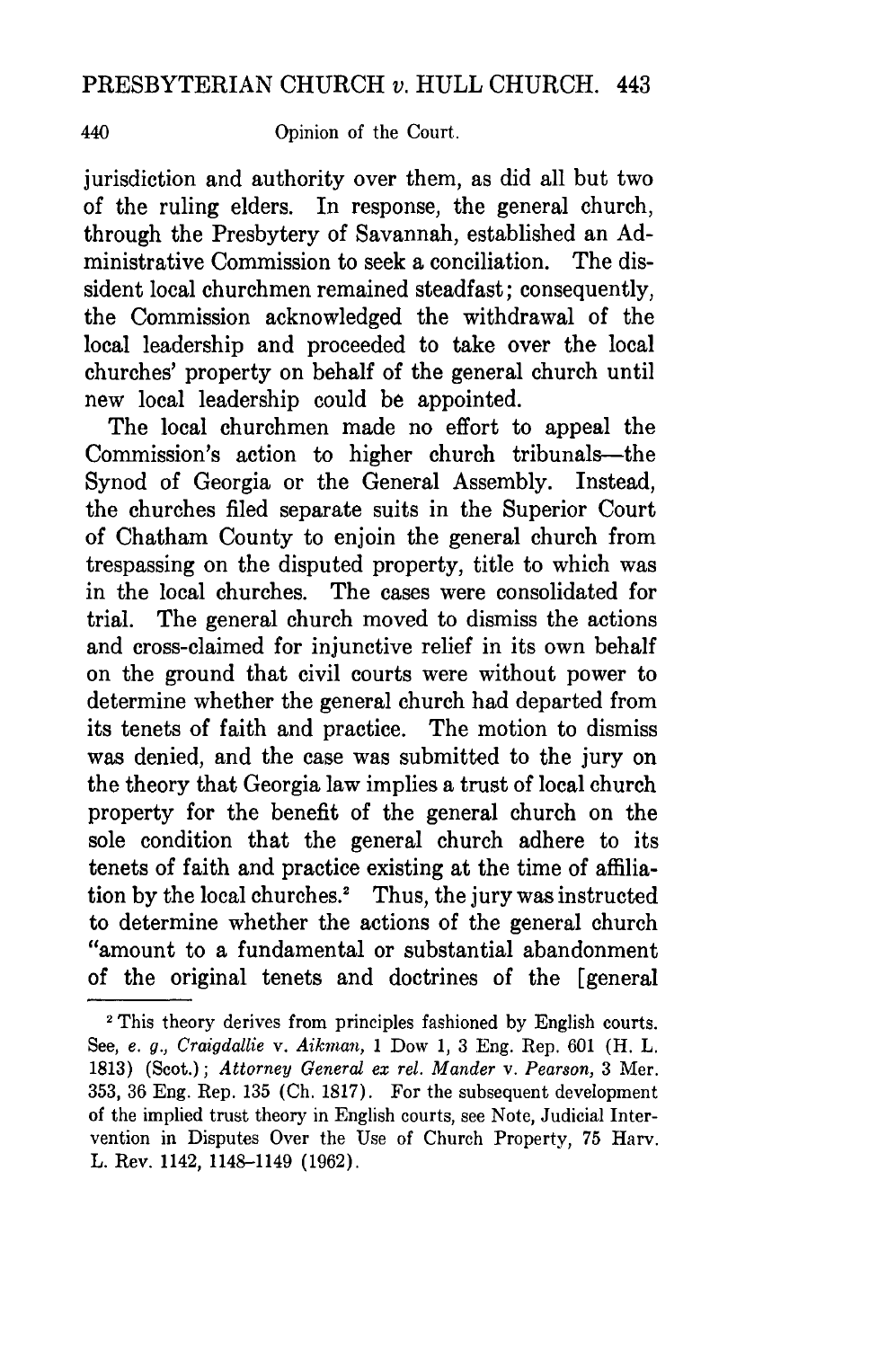church], so that the new tenets and doctrines are utterly variant from the purposes for which the [general church] was founded." The jury returned a verdict for the local churches, and the trial judge thereupon declared that the implied trust had terminated and enjoined the general church from interfering with the use of the property in question. The Supreme Court of Georgia affirmed, 224 Ga. 61, 159 S. E. 2d 690 (1968). We granted certiorari to consider the First Amendment questions raised.<sup>3</sup> 392 U. S. 903 (1968). We reverse.

<sup>3</sup> We reject the contention of respondent local churches that no First Amendment issues were raised or decided in the state courts. Petitioner's answer and cross-claim in each case included an express allegation that the action of respondents in appropriating the church property to their use was "in violation of the laws of Georgia, *the United States of America,* and the Southern Presbyterian Church." (Italics supplied.) At trial, petitioners' counsel objected to the admission of all testimony "pertaining to [the] alleged deviation from the faith and practice of the Presbyterian Church in the United States" because that question was "exclusively within the right of the Presbyterian Church in the United States through its proper judicial body to determine." On appeal, petitioners again contended "that questions of an ecclesiastical nature concerning whether or not a church has abandoned its tenents *[sic]* and doctrines, or some of them, are exclusively within the jurisdiction of the church courts and should not be submitted to a jury for determination as this would destroy the doctrine of separation of church and state." Petitioners thus clearly raised claims under the First Amendment as applied to the States by the Fourteenth Amendment. *Kedroff v. St. Nicholas Cathedral,* 344 U. **S.** 94, 116, 119 (1952). The Georgia Supreme Court considered and decided these claims. "In considering this contention [that the petitions raise ecclesiastical questions which are exclusively within the jurisdiction of the church, not of civil courts, and therefore that respondents could not maintain their action]," the court said, "we are mindful that 'The traditional American doctrine of freedom of religion and separation of church and state carries with it freedom of the church from having its doctrines or beliefs defined, interpreted, or censored by civil courts.'" 224 Ga., at 68, 159 **S.** E. 2d, at 695. The court concluded, however, that the trial court did not violate the doctrine. Citing Georgia Code Ann. § 22-408, which pro-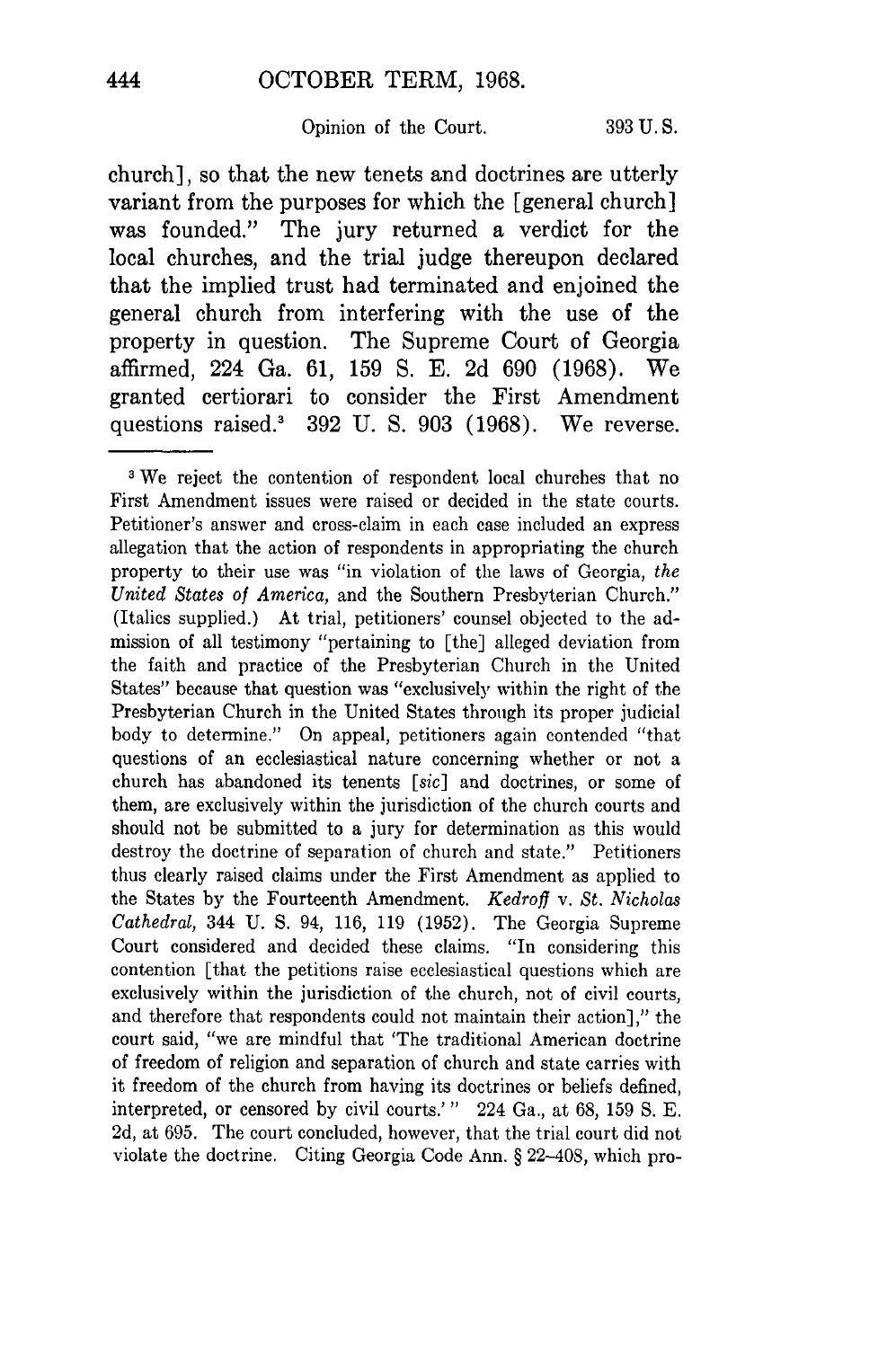It is of course true that the State has a legitimate interest in resolving property disputes, and that a civil court is a proper forum for that resolution. Special problems arise, however, when these disputes implicate controversies over church doctrine and practice. The approach of this Court in such cases was originally developed in *Watson v. Jones,* 13 Wall. 679 (1872), a pre-*Erie R. Co.* v. *Tompkins* diversity decision decided before the application of the First Amendment to the States but nonetheless informed by First Amendment considerations.' There, as here, civil courts were asked to resolve a property dispute between a national Presbyterian organization and local churches of that organization. There, as here, the disputes arose out of a controversy over church doctrine. There, as here, the Court was asked to decree the termination of an implied trust because of departures from doctrine by the national organization. The *Watson* Court refused, pointing out that it was wholly inconsistent with the American concept of the re-

*4 "Watson v. Jones,* although it contains a reference to the relations of church and state under our system of laws, was decided without depending upon prohibition of state interference with the free exercise of religion. It was decided in 1871 *[sic],* before judicial recognition of the coercive power of the Fourteenth Amendment to protect the limitations of the First Amendment against state action. It long antedated the 1938 decisions of *Erie R. Co.* v. *Tompkins* and *Ruhlin v. New York Life Ins. Co.,* 304 U. S. 64 and 202, and, therefore, even though federal jurisdiction in the case depended solely on diversity, the holding was based on general law rather than Kentucky law." *Kedrof] v. St. Nicholas Cathedral,* 344 U. S. 94, 115-116 (1952).

vides: "Courts are reluctant to interpose in questions affecting the management of the temporalities of a church; but when property is devoted to a specific doctrine or purpose, the courts will prevent it from being diverted from the trust," the court held that "a trust [in favor of the general church] is conditioned upon the general church's adherence to its tenets **of** faith and practice existing when the local church affiliated with it and . . . an abandonment of, or departure from, such tenets is a diversion from the trust, which the civil courts will prevent." 224 Ga., at 68, 159 S. E. 2d, at 695.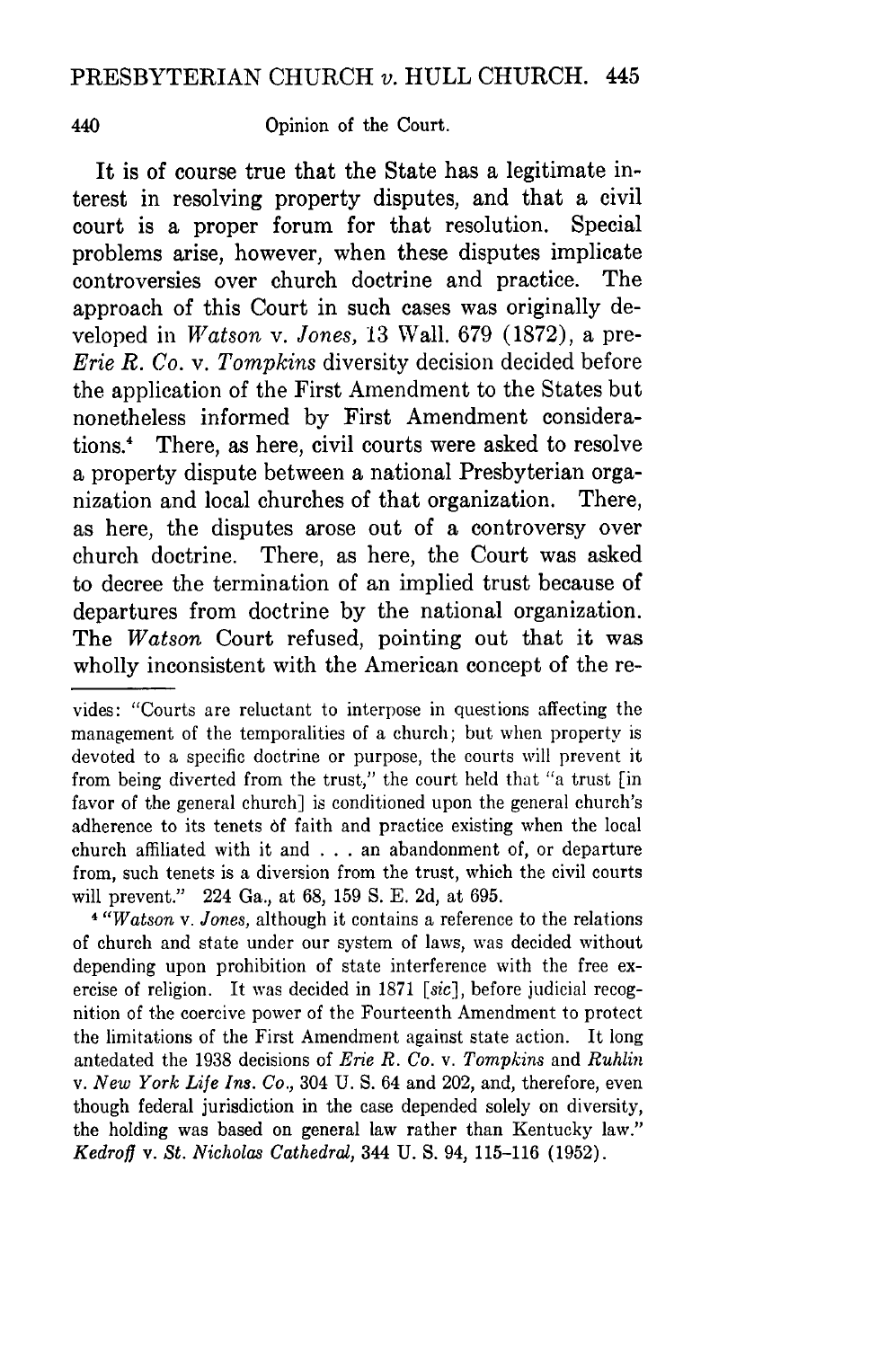lationship between church and state to permit civil courts to determine ecclesiastical questions. In language which has a clear constitutional ring, the Court said

"In this country the full and free right to entertain any religious belief, to practice any religious principle, and to teach any religious doctrine which does not violate the laws of morality and property, and which does not infringe personal rights, is conceded to all. The law knows no heresy, and is committed to the support of no dogma, the establishment of no sect. . **.** . All who unite themselves to such a body [the general church] do so with an implied consent to [its] government, and are bound to submit to it. But it would be a vain consent and would lead to the total subversion of such religious bodies, if any one aggrieved by one of their decisions could appeal to the secular courts and have them [sic] reversed. It is of the essence of these religious unions, and of their right to establish tribunals for the decision of questions arising among themselves, that those decisions should be binding in all cases of ecclesiastical cognizance, subject only to such appeals as the organism itself provides for." 13 Wall., at 728-729.5

<sup>&</sup>lt;sup>5</sup> Accord, see, *e. g.*, decisions involving Presbyterian churches, *Trustees of Pencader Presbyterian Church v. Gibson,* 26 Del. Ch. 375, 22 A. 2d 782 (1941); *Bramlett* v. *Young,* 229 S. C. 519, 93 **S.** E. 2d 873 (1956); *St. John's Presbytery v. Central Presbyterian Church of St. Petersburg,* 102 So. 2d 714 (Fla. 1958); see also *Northside Bible Church v. Goodson,* 387 F. 2d 534 (C. A. 5th Cir. 1967). See generally for an examination of the development and growth of the rules for settling church property disputes, Note, Judicial Intervention in Disputes Over the Use of Church Property, 75 Harv. L. Rev. 1142 (1962); 54 Va. L. Rev. 1451 (1968); Duesenberg, Jurisdiction of Civil Courts Over Religious Issues, 20 Ohio St. L. J. 508 (1959); Comment, Judicial Intervention in Church Property Disputes-Some Constitutional Considerations, 74 Yale L. J. 1113 (1965).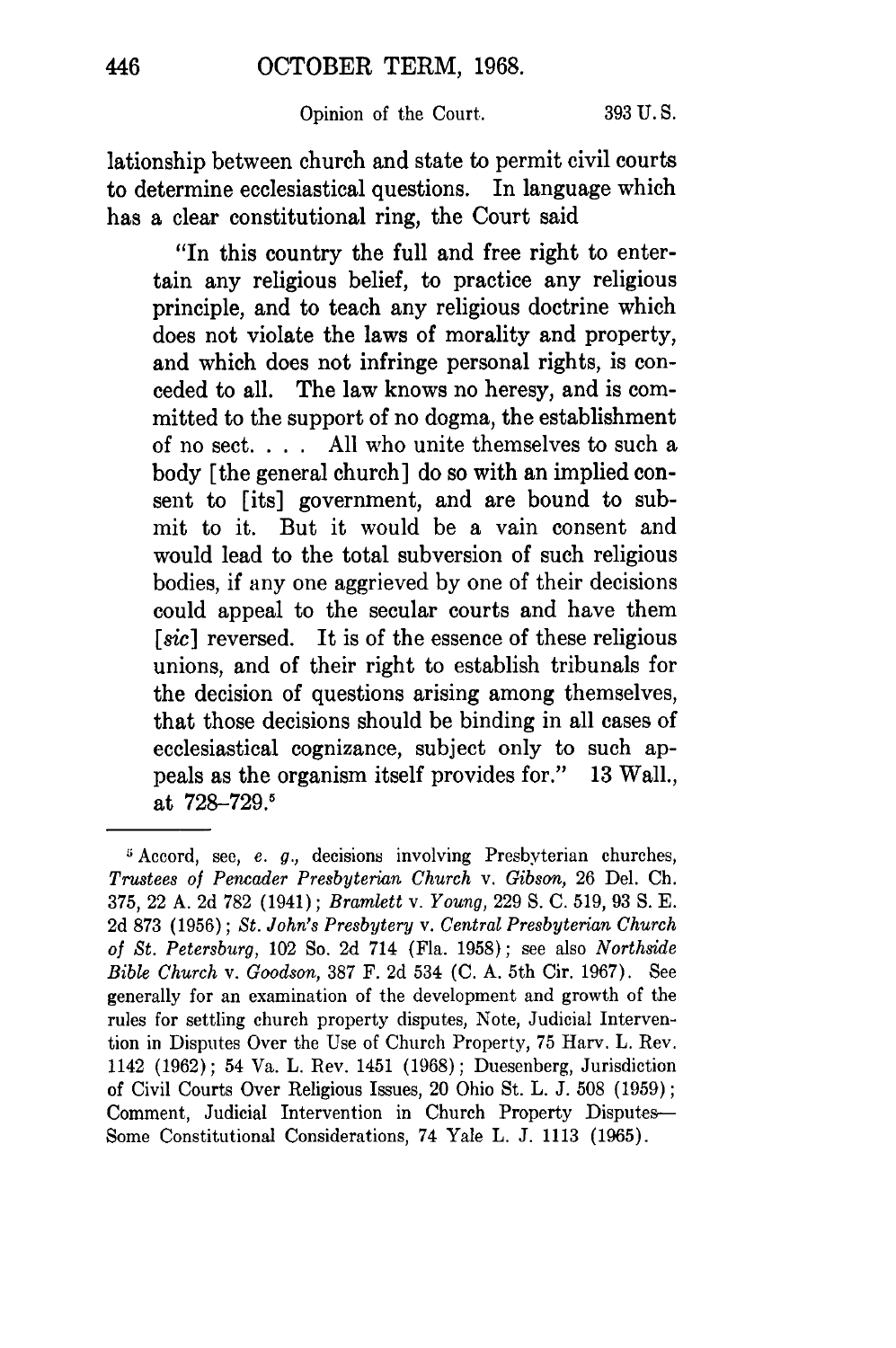The logic of this language leaves the civil courts *no* role in determining ecclesiastical questions in the process of resolving property disputes.

Later cases, however, also decided on nonconstitutional grounds, recognized that there might be some circumstances in which marginal civil court review of ecclesiastical determinations would be appropriate.<sup>6</sup> The scope of this review was delineated in *Gonzalez v. Archbishop,* 280 U. **S.** 1 (1929). There, Gonzalez claimed the right to be appointed to a chaplaincy in the Roman Catholic Church under a will which provided that a member of his family receive that appointment. The Roman Catholic Archbishop of Manila, Philippine Islands, refused to appoint Gonzalez on the ground that he did not satisfy the qualifications established by Canon Law for that office. Gonzalez brought suit in the Court of First Instance of Manila for a judgment directing the Archbishop, among other things, to appoint him chaplain. The trial court entered such an order, but the Supreme Court of the Philippine Islands reversed and "absolved the Archbishop from the complaint." This Court affirmed. Mr. Justice Brandeis, speaking for the Court, defined the civil court role in the following words: "In the absence of fraud, collusion, or arbitrariness, the decisions of the proper church tribunals on matters purely ecclesiastical, although affecting civil rights, are accepted in litigation before the secular courts as conclusive, because the parties in interest made them so by contract or otherwise." 280 U. S., at 16.

In *Kedrofi v. St. Nicholas Cathedral,* 344 U. **S.** 94 (1952), the Court converted the principle of *Watson* as qualified by *Gonzalez* into a constitutional rule. *Kedroff* grew out of a dispute between the Moscow-based general Russian Orthodox Church and the Russian Orthodox

**<sup>1</sup>** See, *e. g., Bouldin v. Alexander,* 15 Wall. 131 (1872); *Brundage* v. *Deardorf,* 55 F. 839 (C. C. N. D. Ohio 1893).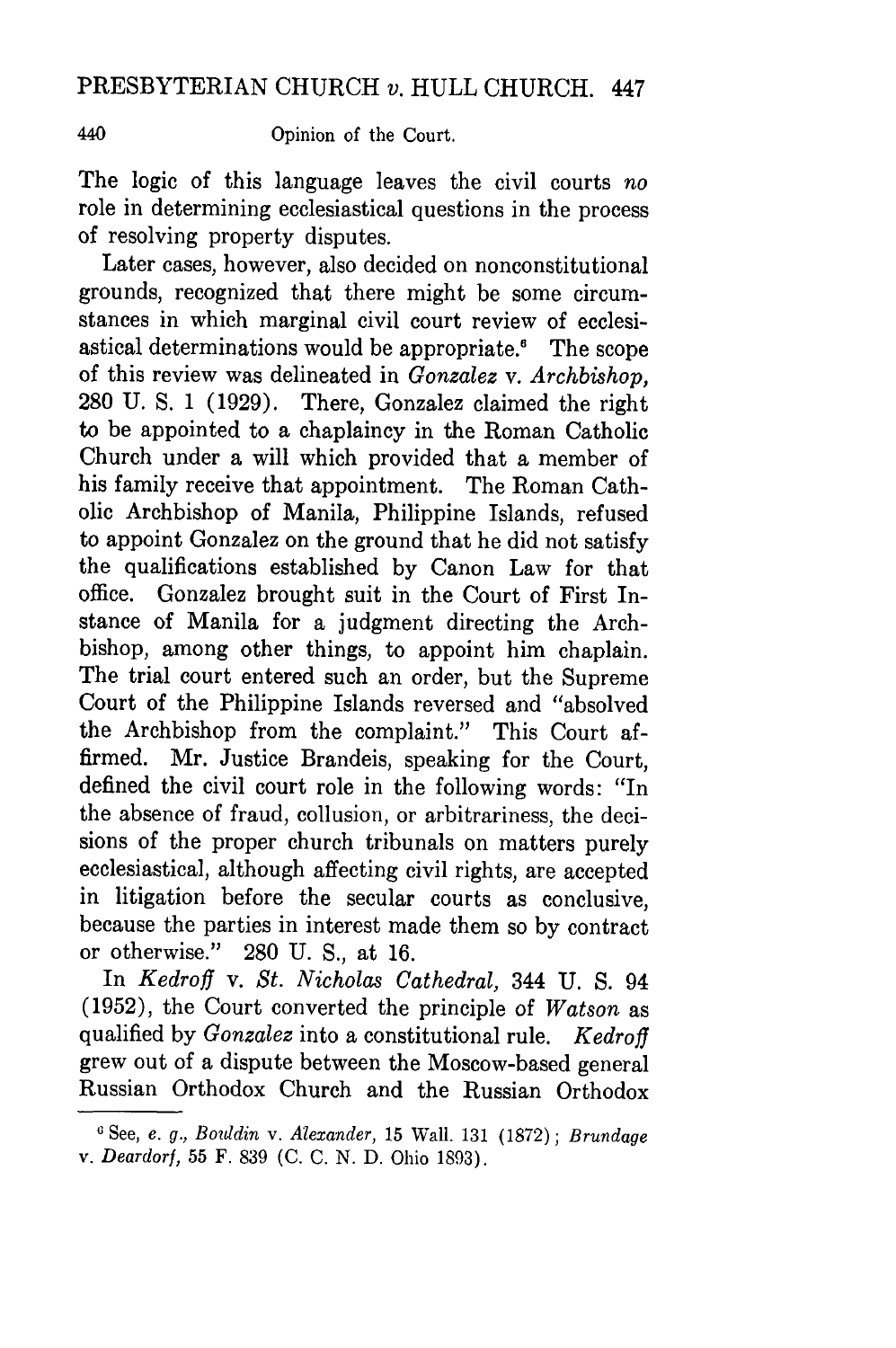churches located in North America over an appointment to St. Nicholas Cathedral in New York City. The North American churches declared their independence from the general church, and the New York Legislature enacted a statute recognizing their administrative autonomy. The New York courts sustained the constitutionality of the statute and held that the North American churches' elected hierarch had the right to use the cathedral. This Court reversed, finding that the Moscow church had not acknowledged the schism, and holding the statute unconstitutional. The Court said, 344 U. S., at 116:

"The opinion [in *Watson v. Jones]* radiates **. . .** a spirit of freedom for religious organizations, an independence from secular control or manipulationin short, power to decide for themselves, free from state interference, matters of church government as well as those of faith and doctrine. *Freedom to select the clergy, where no improper methods of choice are proven, we think, must now be said to have federal constitutional protection as a part of the free exercise of religion against state interference."* (Italics supplied.)

And, speaking of the New York statute, the Court said further, *id.,* at 119:

"By fiat it displaces one church administrator with another. It passes the control of matters strictly ecclesiastical from one church authority to another. *It thus intrudes for the benefit of one segment of a church the power of the state into the forbidden area of religious freedom contrary to the principles of the First Amendment."* (Italics supplied.)

This holding invalidating legislative action was extended to judicial action in *Kreshik v. St. Nicholas Cathedral,* 363 U. **S.** 190 (1960), where the Court held that the constitutional guarantees of religious liberty required the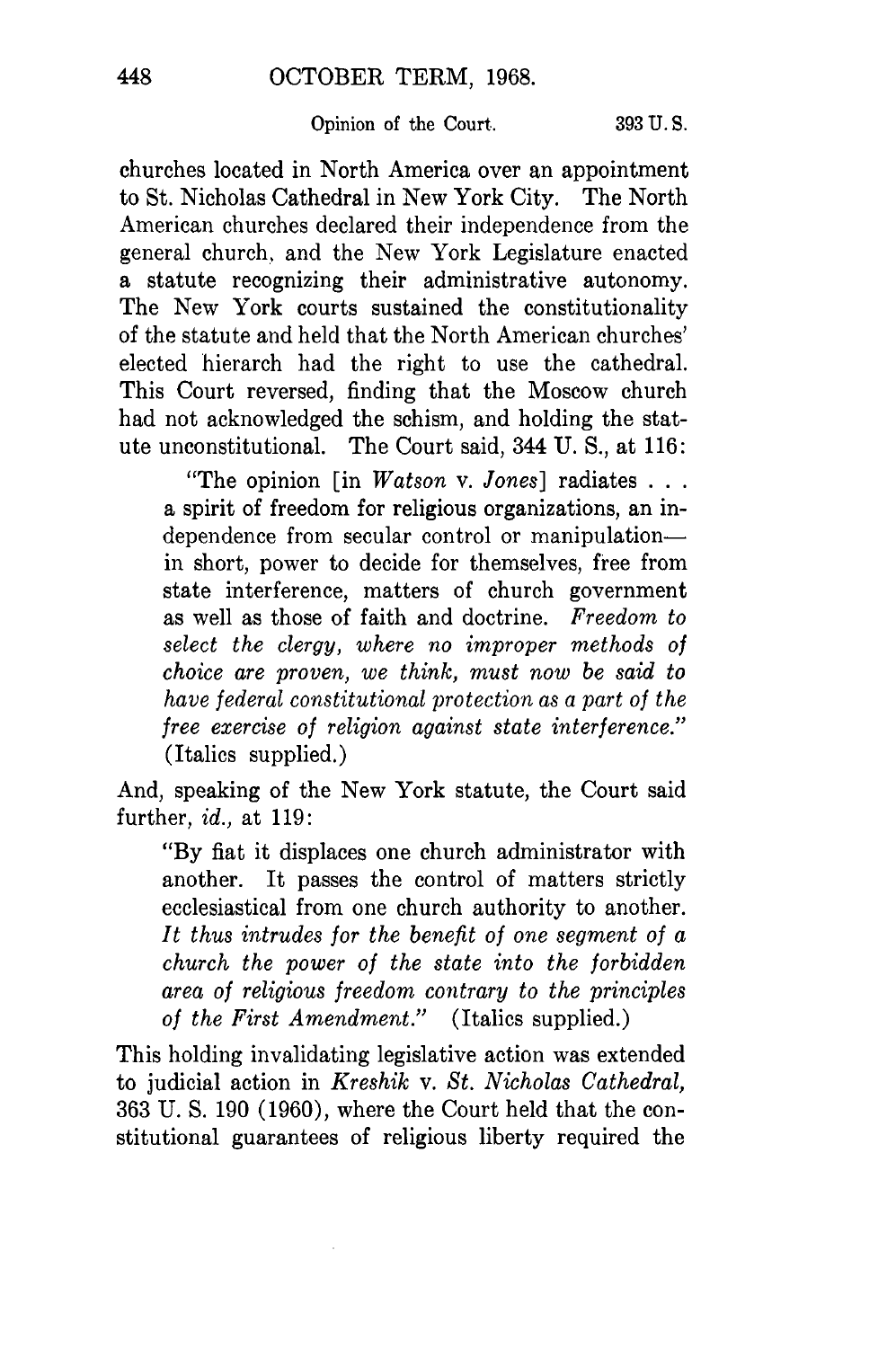reversal of a judgment of the New York courts which transferred control of St. Nicholas Cathedral from the central governing authority of the Russian Orthodox Church to the independent Russian Church of America.

Thus, the First Amendment severely circumscribes the role that civil courts may play in resolving church property disputes. It is obvious, however, that not every civil court decision as to property claimed by a religious organization jeopardizes values protected by the First Amendment. Civil courts do not inhibit free exercise of religion merely by opening their doors to disputes involving church property. And there are neutral principles of law, developed for use in all property disputes, which can be applied without "establishing" churches to which property is awarded. But First Amendment values are plainly jeopardized when church property litigation is made to turn on the resolution by civil courts of controversies over religious doctrine and practice. If civil courts undertake to resolve such controversies in order to adjudicate the property dispute, the hazards are ever present of inhibiting the free development of religious doctrine and of implicating secular interests in matters of purely ecclesiastical concern. Because of these hazards, the First Amendment enjoins the employment of organs of government for essentially religious purposes, *Abington School District v. Schempp,* 374 U. S. 203 (1963): the Amendment therefore commands civil courts to decide church property disputes without resolving underlying controversies over religious doctrine. Hence, States, religious organizations, and individuals must structure relationships involving church property so as not to require the civil courts to resolve ecclesiastical questions.

The Georgia courts have violated the command of the First Amendment. The departure-from-doctrine element of the implied trust theory which they applied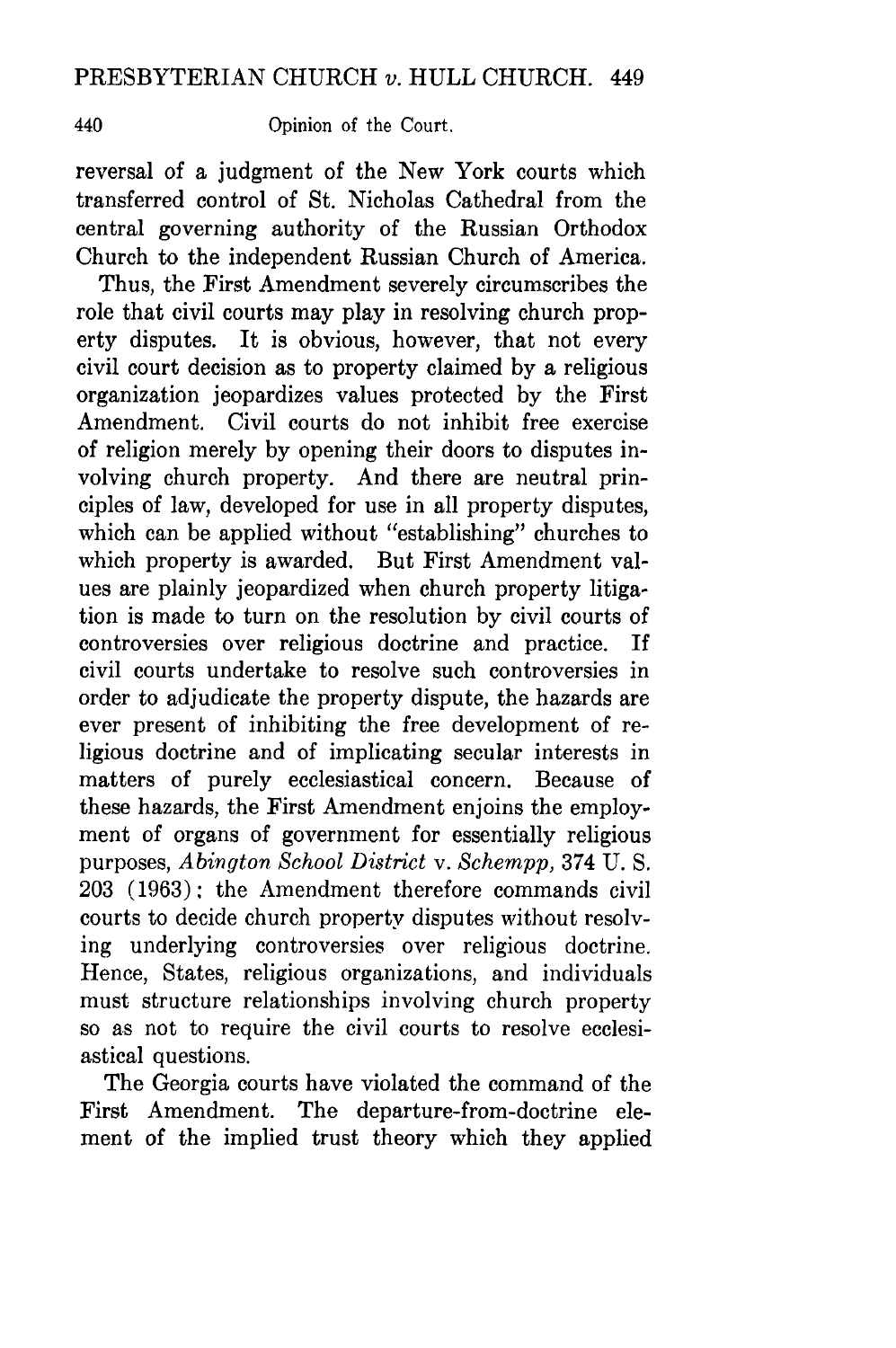requires the civil judiciary to determine whether actions of the general church constitute such a "substantial departure" from the tenets of faith and practice existing at the time of the local churches' affiliation that the trust in favor of the general church must be declared to have terminated. This determination has two parts. The civil court must first decide whether the challenged actions of the general church depart substantially from prior doctrine. In reaching such a decision, the court must of necessity make its own interpretation of the meaning of church doctrines. If the court should decide that a substantial departure has occurred, it must then go on to determine whether the issue on which the general church has departed holds a place of such importance in the traditional theology as to require that the trust be terminated. A civil court can make this determination only after assessing the relative significance to the religion of the tenets from which departure was found. Thus, the departure-from-doctrine element of the Georgia implied trust theory requires the civil court to determine matters at the very core of a religion-the interpretation of particular church doctrines and the importance of those doctrines to the religion. Plainly, the First Amendment forbids civil courts from playing such a role.

Since the Georgia courts on remand may undertake to determine whether petitioner is entitled to relief on its cross-claims, we find it appropriate to remark that the departure-from-doctrine element of Georgia's implied trust theory can play *no* role in any future judicial proceedings. The departure-from-doctrine approach is not susceptible of the marginal judicial involvement contemplated in *Gonzalez.7* Gonzalez' rights under a will

<sup>&</sup>lt;sup>7</sup> We have no occasion in this case to define or discuss the precise limits of review for "fraud, collusion, or arbitrariness" within the meaning of *Gonzalez.*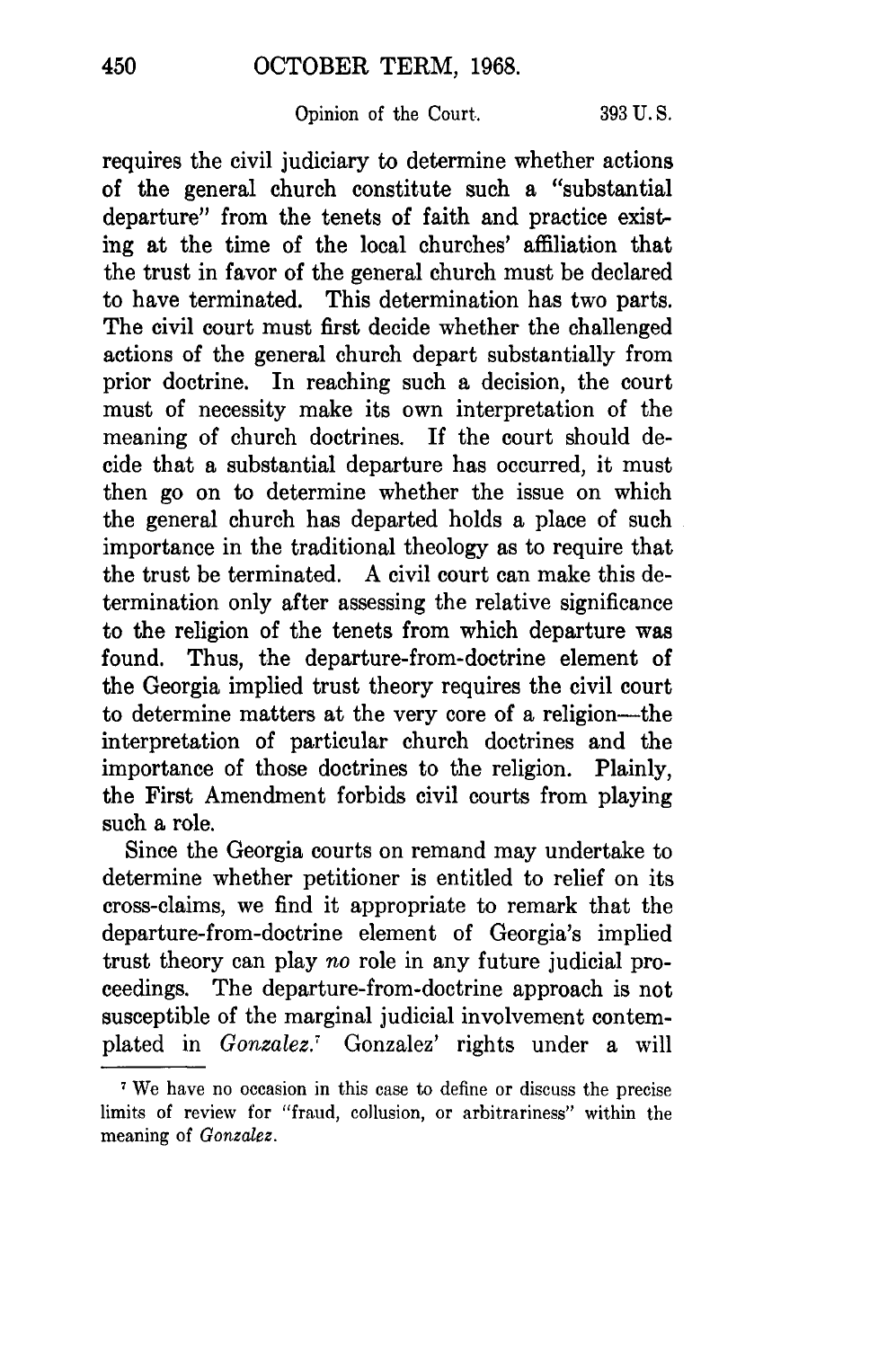turned on a church decision, the Archbishop's, as to church law, the qualifications for the chaplaincy. It was the archbishopric, not the civil courts, which had the task of analyzing and interpreting church law in order to determine the validity of Gonzalez' claim to a chaplaincy. Thus, the civil courts could adjudicate the rights under the will without interpreting or weighing church doctrine but simply by engaging in the narrowest kind of review of a specific church decision-i. *e.,* whether that decision resulted from fraud, collusion, or arbitrariness. Such review does not inject the civil courts into substantive ecclesiastical matters. In contrast, under Georgia's departure-from-doctrine approach, it is not possible for the civil courts to play so limited a role. Under this approach, property rights do not turn on a church decision as to church doctrine. The standard of departurefrom-doctrine, though it calls for resolution of ecclesiastical questions, is a creation of state, not church, law. Nothing in the record suggests that this state standard has been interpreted and applied in a decision of the general church. Any decisions which have been made by the general church about the local churches' withdrawal have at most a tangential relationship to the state-fashioned departure-from-doctrine standard. A determination whether such decisions are fraudulent, collusive, or arbitrary would therefore not answer the questions posed by the state standard. To reach those questions would require the civil courts to engage in the forbidden process of interpreting and weighing church doctrine. Even if the general church had attempted to apply the state standard, the civil courts could not review and enforce the church decision without violating the Constitution. The First Amendment prohibits a State from employing religious organizations as an arm of the civil judiciary to perform the function of interpreting and applying state standards. See *Abington School District*

**320-583 0 - 69 - 37**